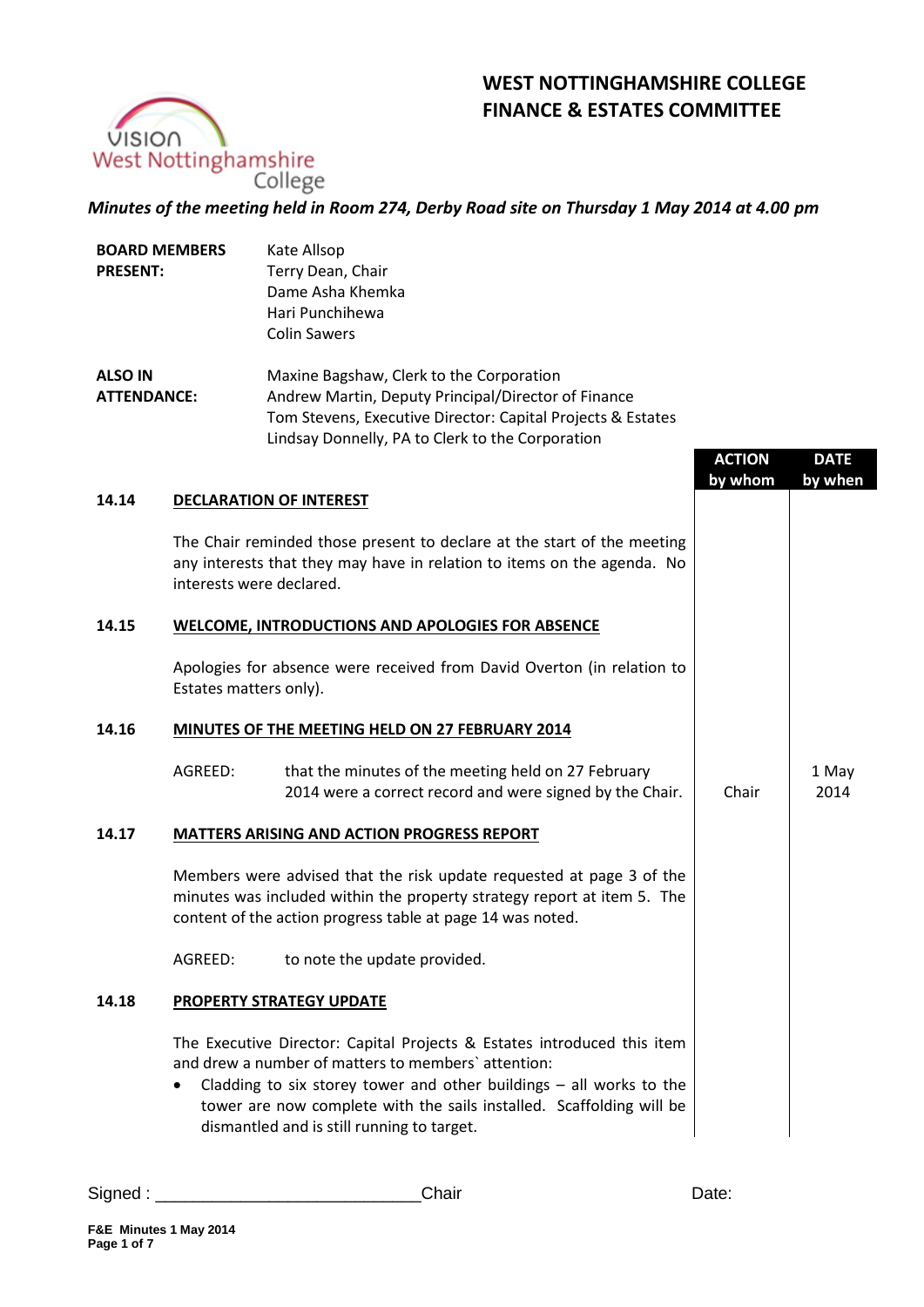- Renewal of the entrance doors is complete. Bridge refurbishment work is complete but is closed to pedestrians for an extended period whilst the scaffolding on the tower is dismantled. Three storey block is progressing and on target for completion by 14 July 2014.
- The College has closed the Nottingham Road temporary entrance. All agreed that this was a positive step to take, given a number of complaints from residents. All accepted that, whilst the opening of the entrance had been required as a short and interim measure, it was good to see it now closed without any traffic incidents occurring.
- Overall expenditure to end of March 2014 is £3,020,800 (85.4%) of the total £3,535,902 contract. Around £50k behind forecast due to late design and delivery of the sails.
- Credit ratings for J Tomlinson and main sub-contractors KME and Key Clad are all low risk and remain unchanged from previous reports.
- Some decant work underway in relation to the three-storey block with some movement to Chesterfield Road. Mid July finish is expected with the project still running under budget.
- Engineering Innovation Centre work progressing to schedule on time and on budget with the phase 1 facilities open for Fabrication & Welding students. It was acknowledged that for a short period of time it was felt that opening would be touch and go. However, this was achieved.
- In relation to electricity and gas supply, a generator is on site to provide sufficient power to commission phase 1 of the project of the Fabrication & Welding curriculum. The generator will remain on site until all connections are made. Western Power will not provide a date to upgrade the power supply for Engineering & Motor Vehicle curriculum until legals are agreed and hard copy signatures on all documents have been received.
- Overall, the construction programme is £284k ahead of schedule against forecast final cost. The reason is that Wildgoose are set on completing as much of the project as possible by the first phase handover. Overall expenditure to date is £1,290,576 (50.4%) of the £2,338,017 construction cost. Members` attention was drawn to appendix 1 which provides an updated cash flow forecast from Wildgoose to show the amended expenditure profile. The credit rating for Wildgoose Construction has reduced from a credit rating of 83% to 70% previously reported. A score of  $51 - 70$  indicates good credit worthiness. Ratings for the contractor and key subcontractors (Amptron and Garners) are all low risk.
- In relation to the Engineering Innovation Centre, members were advised that the College did have an issue to address when the generator provided ran out of diesel early and, as a consequence, was inoperable for two days. It was acknowledged that this was a manageable issue in the grand scheme of things. The generator position is a quasi-interim arrangement which will be in place for eight weeks with the expectation that permanent electricity and gas will be supplied by June. The decant is to be finalised for a September start date and, as a consequence, the College is looking to ensure engineering works are complete by July at the latest.

Signed : \_\_\_\_\_\_\_\_\_\_\_\_\_\_\_\_\_\_\_\_\_\_\_\_\_\_\_\_Chair Date: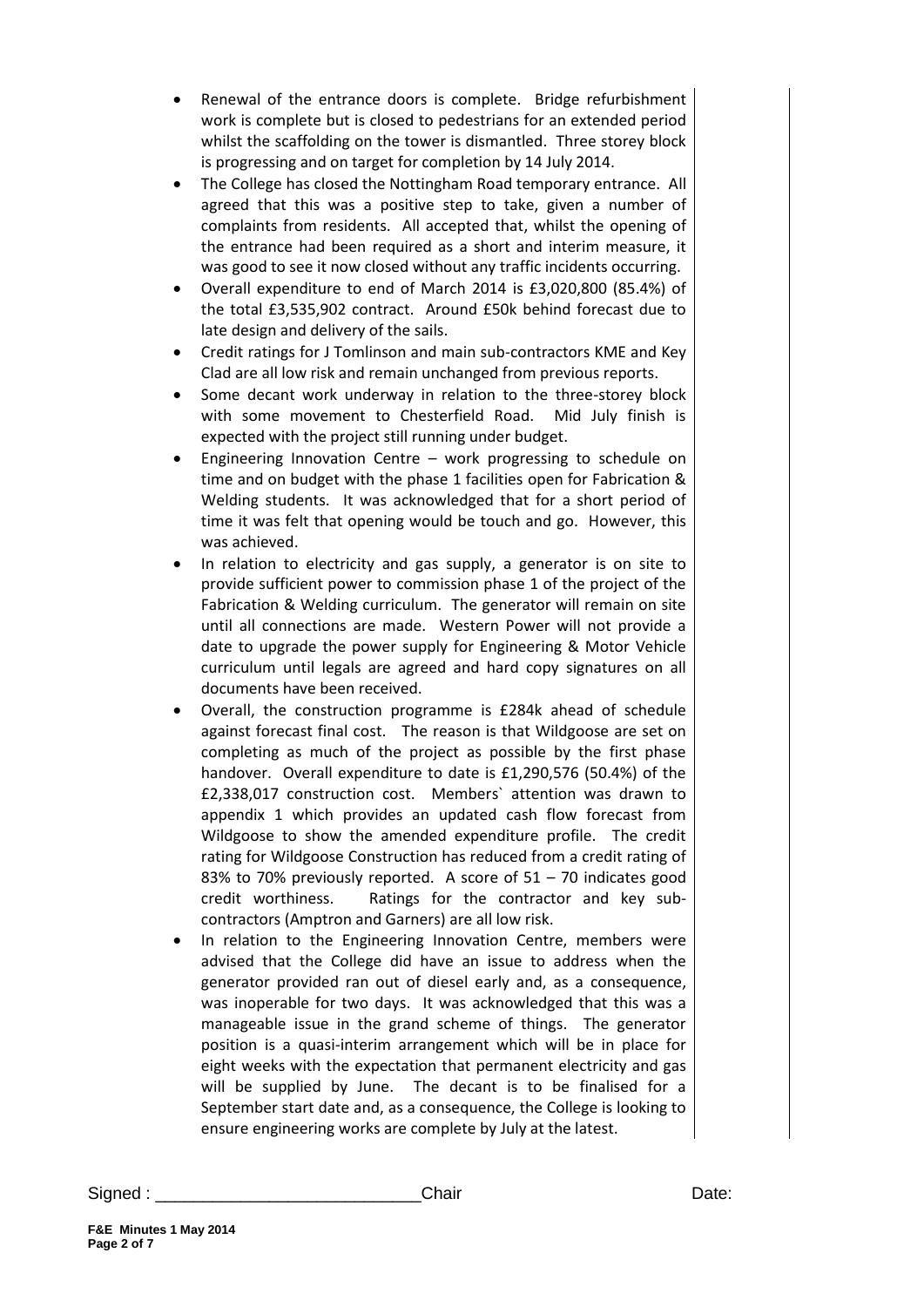- Further Education (FE) Condition Fund following approval of works to improve the heating system at Derby Road by the Corporation Board on 5 March 2014, consultant engineers have been appointed to draft a specification for works to be undertaken during the summer vacation.
- Members were reminded that the College`s estate is classified in the category of  $20 - 32\%$  of the estate in conditions C & D (condition C is accommodation not fit for purpose, and condition D is accommodation which is unusable for health and safety reasons). The most recent information indicates that after the completion of the approved estate programme of work underway (Engineering Innovation Centre, Visual Arts Centre, Derby Road Cladding and disposal of the redundant estate) it is anticipated that only around 20% of the estate will be classified as condition C. Members were advised that a full condition survey will be commissioned in October 2014 on completion of the programme to provide updated information to the Committee.
- Studio School decant of College staff from Chesterfield Road started 14 April 2014. The lease is being considered by the EFA, several matters remain outstanding. All parties are looking to finalise completion. In general discussion it was acknowledged that the legal position on the lease in relation to the Studio School has taken an inordinate amount of time and difficulty to finalise, but it is pleasing to confirm that both sides have now signed the contract. Building contractors are currently agreeing the scope of the works required with the EFA. Members were advised that a risk relates to the slight delay in starting the programme, it being the case that the end completion date of 1 September is very important. The Executive Director gave reassurance that the timetable can be managed and the project is deliverable although the timescales are very, very tight.
- Credit rating for Kier is good.
- Visual Arts project following a competitive tendering process J Tomlinson has been appointed. A letter of intent has been issued whilst contract documents are prepared. The contract, subject to final ratification is £1,356,147. It was noted that this project was started on time.
- VWS Portfolio it is anticipated that the negotiations regarding the Wolverhampton lease are nearing completion. In relation to the premises in Southampton, it is anticipated that Pearson in Practice will issue a surrender notice on behalf of the College if the College is able to negotiate a surrender fee, which is the subject of current discussions. The Director of Finance clarified that building treatment is a provision in the accounts and will be released when exit terms are agreed for each premises. He confirmed that the current position includes specific provision per lease. Members were reminded that an exit of the Birmingham premises is the only provision forecast in the 2013/14 current year. Other premises fall into the 2014/15 academic year. However, if exits can be secured in year there will be a windfall, these may be particularly in relation to the Newcastle and Banbury premises.

Executive **October** 2014

Director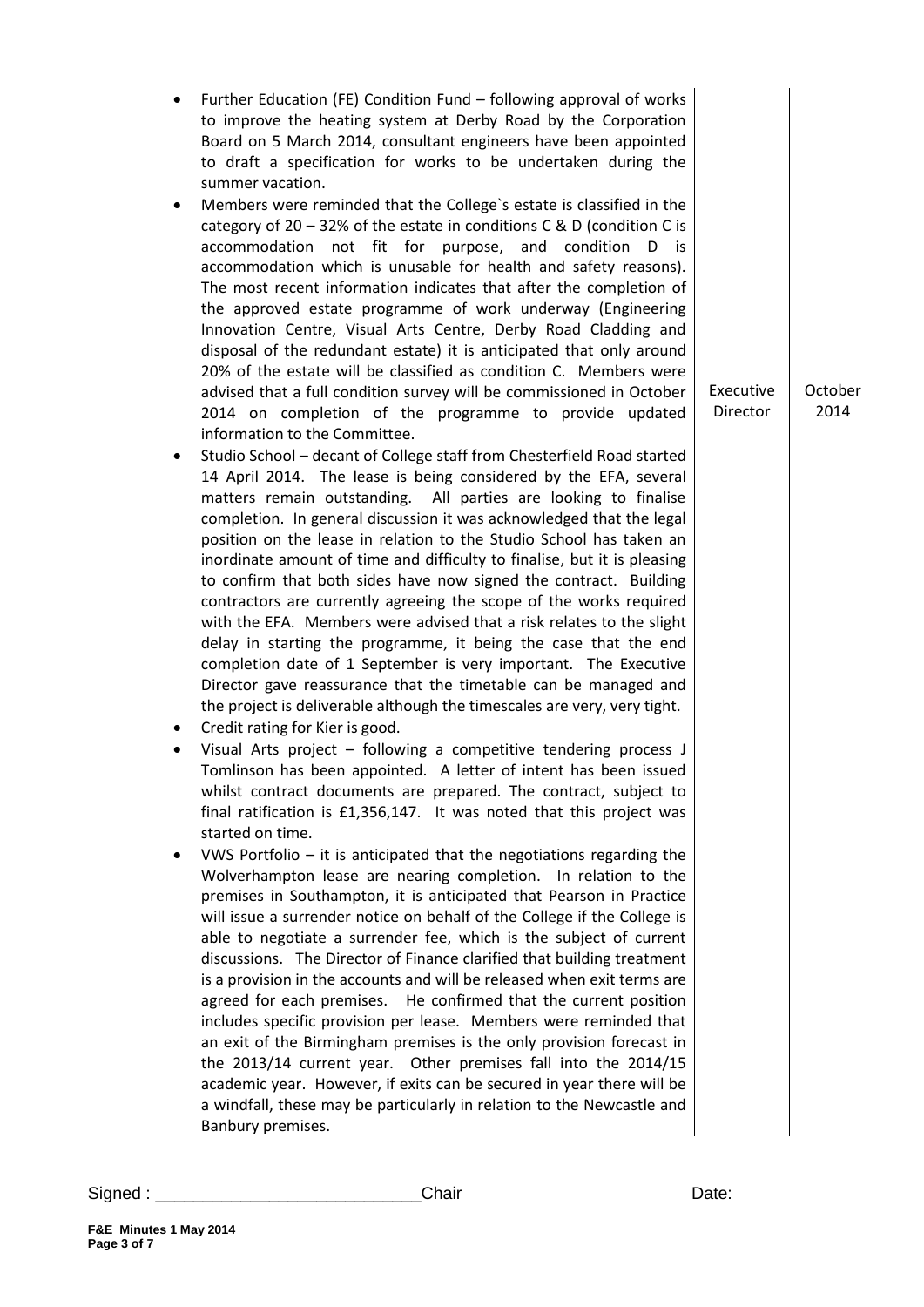In general discussion, members expressed some frustration regarding the outstanding position relating to the electricity and gas supply for the Engineering Innovation Centre. The Executive Director: Capital Projects & Estates confirmed that it was very frustrating dealing with Western Power as they are a significant multi-national company with a number of subsidiaries and as a consequence, the processes in place for approval and sign off internally are incredibly cumbersome.

AGREED: to note the content of the update provided.

### **14.19 FINANCE REPORT – MARCH 2014**

The Director of Finance introduced this item and drew a number of items to members` attention:

- The overall Group result for the period up to the end of March 2014 is weaker than anticipated in the forecast due to a shortfall in activity within Vision Workforce Skills and a slowing of income levels within the Adult Skills budget within the College.
- Excluding the result of VWS, the College Group (old) has generated an operating surplus before interest and depreciation of £934k for the first eight months of the year. This compares to the forecast of £1,056k and the prior year result of £307k.
- The old Group position continues to be affected by the performance of Work Place Learning within the College, which is £302k behind forecast leading to an operating surplus before interest and depreciation in the month of £49k, an adverse variance of £163k.
- Including VWS, the College Group result before interest and depreciation is a loss of £2,665k, with the VWS loss of £3,598k in the eight months to date being £304k worse than the approved forecast position.
- The College has generated a surplus of £110k before interest and depreciation in the year to date, which is £152k behind forecast, and better than the prior year loss of £455k. The adverse position against forecast has been impacted particularly in the month of March which was £177k worse than forecast and £85k worse than last year due to income being £336k behind target.
- College income for the year to date is £406k behind forecast at £36,100k and £336k behind forecast for the month. The main adverse variance is now adult apprenticeships (£521k adverse for the year to date). Improvement will be needed in April if the full year forecast is to be delivered.
- 16-18 apprenticeships also continue to perform poorly with an adverse variance of £281k for the year to date. College own delivery has weakened over the last few months and is now below phased forecast by £156k. The Adult Skills budget income is below forecast by £700k, with a £381k under performance in month. There remains a disproportionate amount of Adult Learner responsive activity, which had a favourable variance of £84k at £4,971k, sustaining this may have an adverse impact on future Adult Skills contract levels.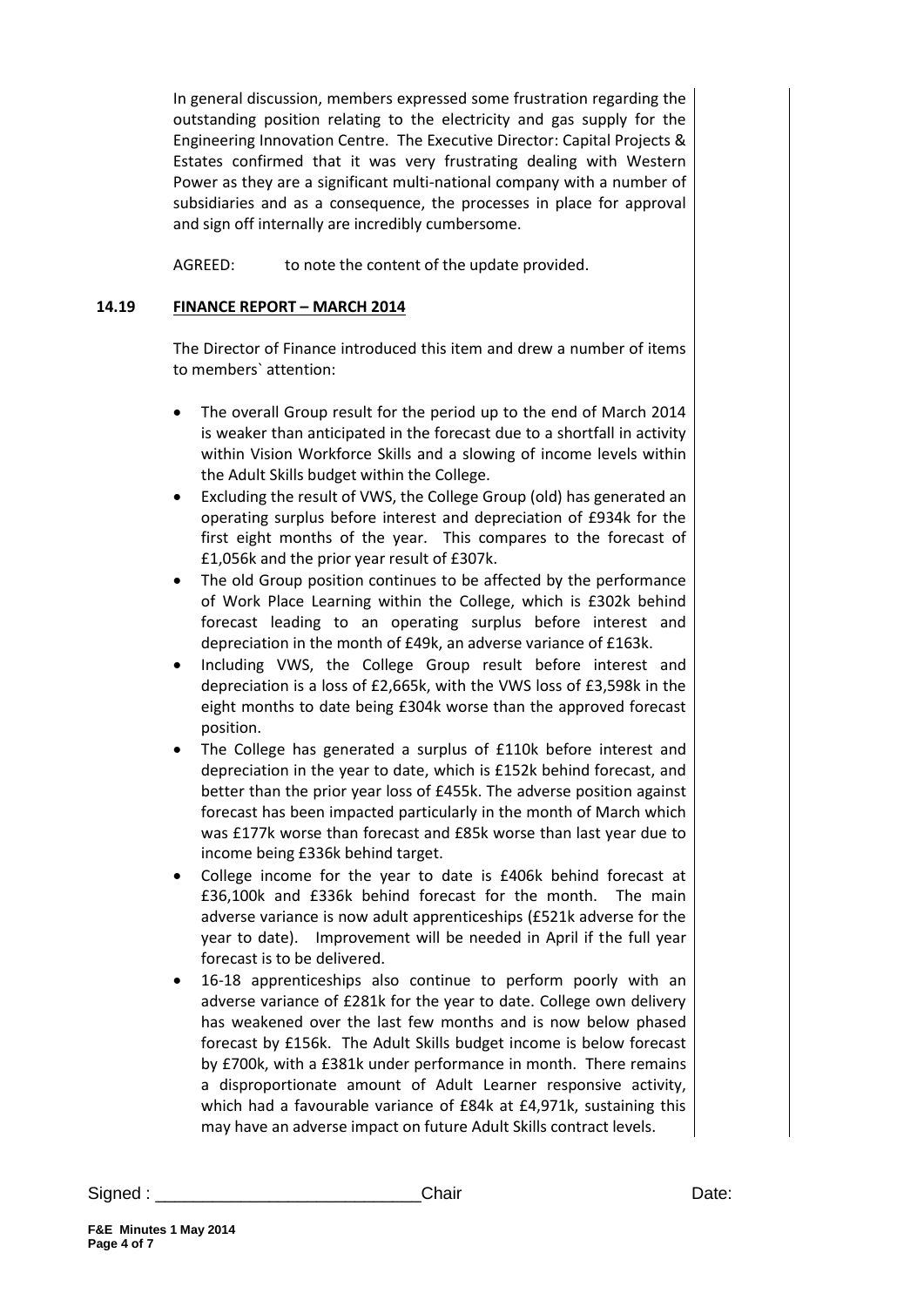- There were favourable variances within educational contracts (£263k) as a result of partner activity of ESF contracts (although at a very low margin) and other income £290k.
- College pay costs for the year to date are £46k below forecast. There are favourable variances in administration and central services and teaching support of £86k and £115k respectively. Overall, teaching staff (teaching staff and sessional teaching staff) is £60k below forecast at £7,110k. Work Place Learning continues to overspend on pay costs with an adverse variance of £62k, compared to an increased forecast.
- Non-pay costs are better than forecast by £215k as a result of a favourable variance on franchise provision costs of £457k. Excluding franchise costs, non-pay is £242k higher than planned, the main overspends being in other operating expenses (£148k adverse, which relates to ESF partner payments), administration and central services (£188k adverse) and Exams (£33k adverse). The most significant favourable variance is within maintenance costs.
- Most Schools of Learning continue to be close to phased forecast with the only exceptions being an £85k adverse variance in the Lifestyle Academy and a £48k favourable variance in Care & Education Studies.
- Weaker financial performances are the 26.7% contribution made by Business Professional & Continuing Education and the 23.7% contribution of the Lifestyle Academy. Academic, Public Services & Sport Studies continues to produce a strong contribution of 46.5%. All other Schools of Learning made contributions between 32.6 % and 36.1 %.
- Vision Workforce Skills performance has fallen short of the agreed forecast by some margin in March 2014 leading to an accumulated loss of £3,598k before depreciation. This is as a result of income levels falling short in all areas of the plan, whilst fixed costs retained to deliver remain high. In month performance was £329k worse than forecast and could have a continuing impact on the remainder of the year if action is not taken to address the position.
- bksb continues to perform well as a result of consistent growth and strong cost control. The surplus, before depreciation, for the year to date at £847k is above forecast by £59k. Total Income at £1,712k is just below plan of £1,727k.
- Vision Apprentices is showing a loss of £23k, £30k worse than forecast due to the substantially lower than planned income, consistent with the College sales performance in apprenticeships.
- Group borrowing was £17m at the end of March 2014, a draw-down of £8.5m since last financial year end. This has incurred interest costs of £385k in the first eight months of the year.
- Group short term solvency has improved from year end (by £2.092m) as a result of the financing drawn down and receipt of £1.503m of deferred capital grants more than offsetting the capital expenditure of £4.375m and Group losses for the year to date.
- Cash balances excluding VWS at £14.028m are £8.805m higher than forecast, with a significant increase in month as a result of receipt of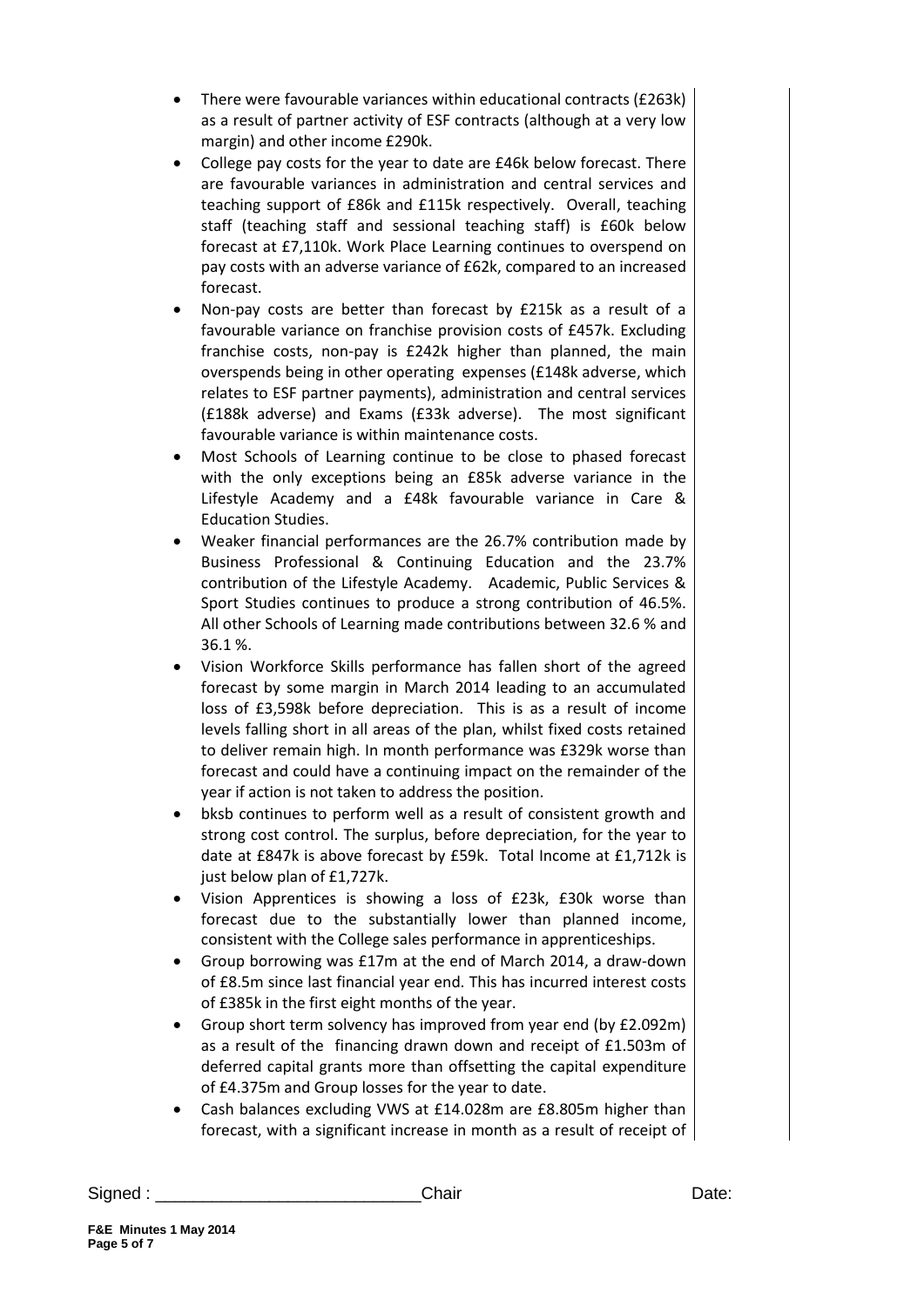|       | Adult Skills funds on profile, which have not been earned. Cash<br>balances for the group stood at £14.785m                                                                                                                                                                                                                                                                                                                                                                                                                                                                                                                                                                                                                                                                                                                                                                                                                                                                                                                                                                                                                                                                                                                                                                                                                                                                                                                                                                                                                                                                                                                                                                                                                                                                                                                                                                                                                                                                                                                                                                                                                                                                                                                                                                                                                      |                     |          |
|-------|----------------------------------------------------------------------------------------------------------------------------------------------------------------------------------------------------------------------------------------------------------------------------------------------------------------------------------------------------------------------------------------------------------------------------------------------------------------------------------------------------------------------------------------------------------------------------------------------------------------------------------------------------------------------------------------------------------------------------------------------------------------------------------------------------------------------------------------------------------------------------------------------------------------------------------------------------------------------------------------------------------------------------------------------------------------------------------------------------------------------------------------------------------------------------------------------------------------------------------------------------------------------------------------------------------------------------------------------------------------------------------------------------------------------------------------------------------------------------------------------------------------------------------------------------------------------------------------------------------------------------------------------------------------------------------------------------------------------------------------------------------------------------------------------------------------------------------------------------------------------------------------------------------------------------------------------------------------------------------------------------------------------------------------------------------------------------------------------------------------------------------------------------------------------------------------------------------------------------------------------------------------------------------------------------------------------------------|---------------------|----------|
|       | In general discussion it was noted that the balance sheet has £6million<br>worth of debts, excluding VWS. Governors questioned whether this was<br>usual at this time of year. It was agreed that the Director of Finance<br>would check prior trends and patterns. It was noted that the College<br>currently has £14 million available in the current account, with £6.2 million<br>expected to be committed by September 2014. It was noted that the<br>College, through planning processes, has been able to invest £40million in<br>its buildings, including Station Park (£31 million excluding Station Park).                                                                                                                                                                                                                                                                                                                                                                                                                                                                                                                                                                                                                                                                                                                                                                                                                                                                                                                                                                                                                                                                                                                                                                                                                                                                                                                                                                                                                                                                                                                                                                                                                                                                                                             | Director<br>Finance | May 2014 |
|       | AGREED:<br>to note the update provided.                                                                                                                                                                                                                                                                                                                                                                                                                                                                                                                                                                                                                                                                                                                                                                                                                                                                                                                                                                                                                                                                                                                                                                                                                                                                                                                                                                                                                                                                                                                                                                                                                                                                                                                                                                                                                                                                                                                                                                                                                                                                                                                                                                                                                                                                                          |                     |          |
| 14.20 | <b>TREASURY MANAGEMENT POLICY &amp; PERFORMANCE</b>                                                                                                                                                                                                                                                                                                                                                                                                                                                                                                                                                                                                                                                                                                                                                                                                                                                                                                                                                                                                                                                                                                                                                                                                                                                                                                                                                                                                                                                                                                                                                                                                                                                                                                                                                                                                                                                                                                                                                                                                                                                                                                                                                                                                                                                                              |                     |          |
|       | The Director of Finance introduced this item and drew a number of<br>matters to members' attention:<br>The financial year continues to see interest rate returns remain at<br>٠<br>historically low levels and as a result the College's risk adverse<br>treasury management policy coupled with the need for short term<br>access to liquidity, means that the treasury management function has<br>not been able to deliver any significant investment income during the<br>year to date. However, the College's cash reserves have been<br>properly and securely protected as a result.<br>Short to medium term deposit interest rates remain not significantly<br>٠<br>better than the levels achievable than in the College's own current<br>account arrangement.<br>The College received interest on its current account balances at a<br>$\bullet$<br>level of 0.5% on cleared current account credit balances in line with<br>the loan and tender offer from Lloyds TSB. Latest indicative rates<br>from April 2014 indicate that six month notice periods will attract<br>0.78%, whilst twelve month notice increases to 1%.<br>The completion of the College capital programme in September 2014<br>means that six month deposits at the levels required (£1million plus)<br>would not be prudent for the College based on current expected cash<br>levels and trading performance.<br>The total interest earned up to the end of January 2014 (six months)<br>٠<br>is solely through interest received on current account balances and<br>amounts to £30,599.25 for the College. The annual forecast for<br>interest receivable is £55k and is weaker than the prior year of<br>£63,258 due to the residual impact of higher yielding deposits.<br>The College currently has an overdraft facility in place until 30<br>٠<br>November 2014 of £1million and does not anticipate the use of this<br>facility for the remainder of the financial year.<br>The College continues to explore a number of treasury investment<br>$\bullet$<br>opportunities with the banks listed in the Treasury Management<br>Policy and, although limited in taking opportunities, will report to the<br>Board should there be a need to establish deposit facilities outside of<br>the current banks with which the College has worked. |                     |          |